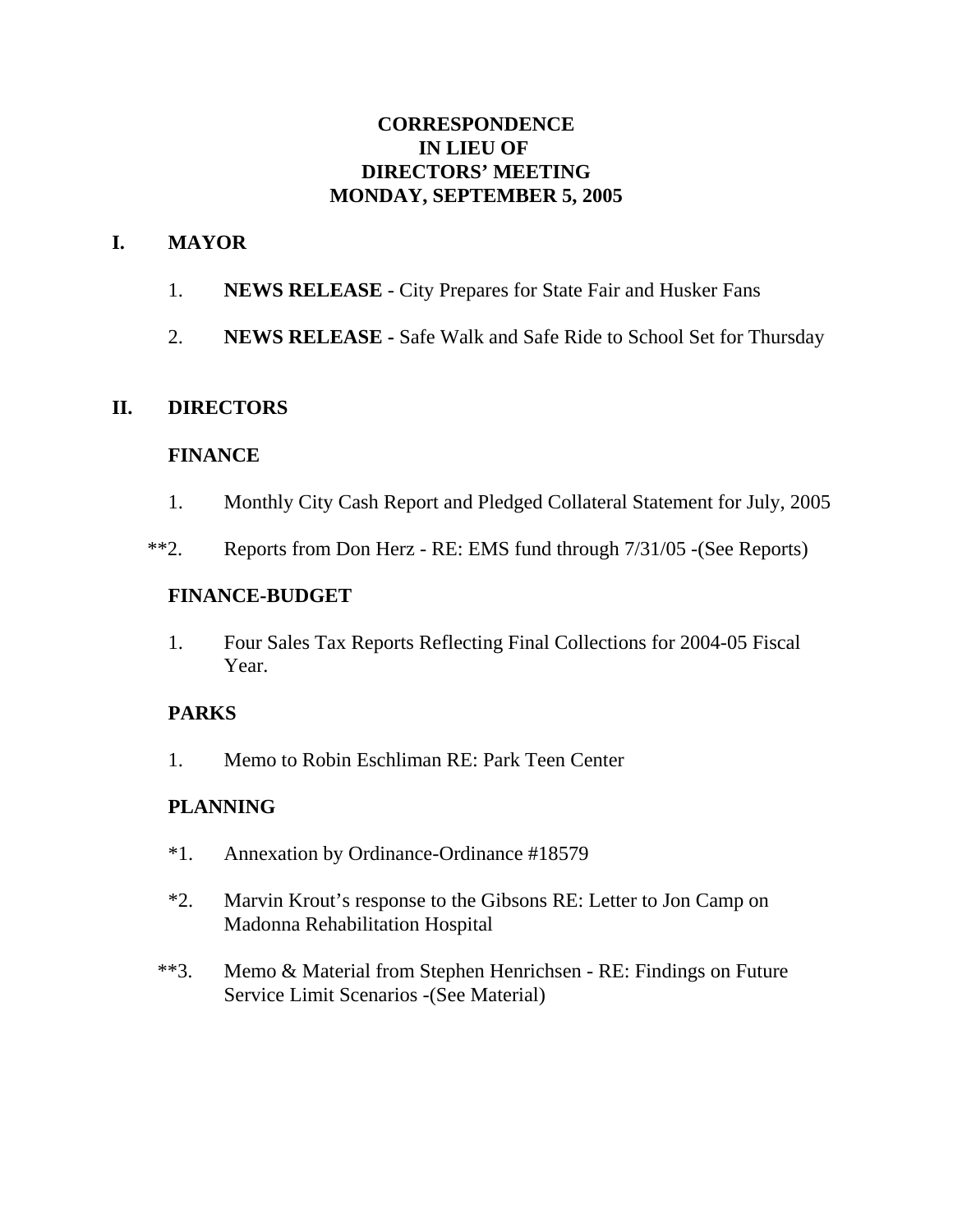### **PLANNING COMMISSION FINAL ACTION .....**

- \*1. Special Permit #1689A (Mulligan's Grill and Pub, 5500 Old Cheney Road) Resolution No. PC-00944.
- \*\*2. Preliminary Plat #05003-Highland View Addition (West of NW 12<sup>th</sup> Street between Hwy 34 (Purple Heart Highway) and W. Alvo Road - Resolution # PC-00945.

### **PUBLIC WORKS**

- <sup>\*1</sup>. Letter from Thomas Schafer to Mr. Hurd RE:  $56<sup>th</sup>$  & Shadow Pines
- \*1. ADVISORY North 56<sup>th</sup> Street & Arbor Road Water Main
- **\*2. ADVISORY** Paving Unit #139 Benton Street Paving Proj.#565139
- \*\*3. E-Mail Response from Thomas Shafer to Jon Camp & Tom Malmstrom RE: Barricades -(See E-Mail)
- \*\*4. Material RE: Council Item #05-130 Pioneers Blvd. (See Material)
- \*\*5. Material RE: Council Item  $\#05$ -129 South  $56<sup>th</sup>$  Street (See Material)

### **WOMEN'S COMMISSION**

- \*1. **NEWS RELEASE**  RE: Women's Commission Elects New Officers For 2005-06 -(See Release)
- **\*2. NEWS RELEASE -** RE: Nominations Open for Awards Program

### **III. CITY CLERK**

**1. Letter from City Clerks Office -** Written to Linda Weaver Beacham by Doug Lienemann of Haymarket Development Corporation - RE: Adopting the unphased construction approach for rebuilding the overpass.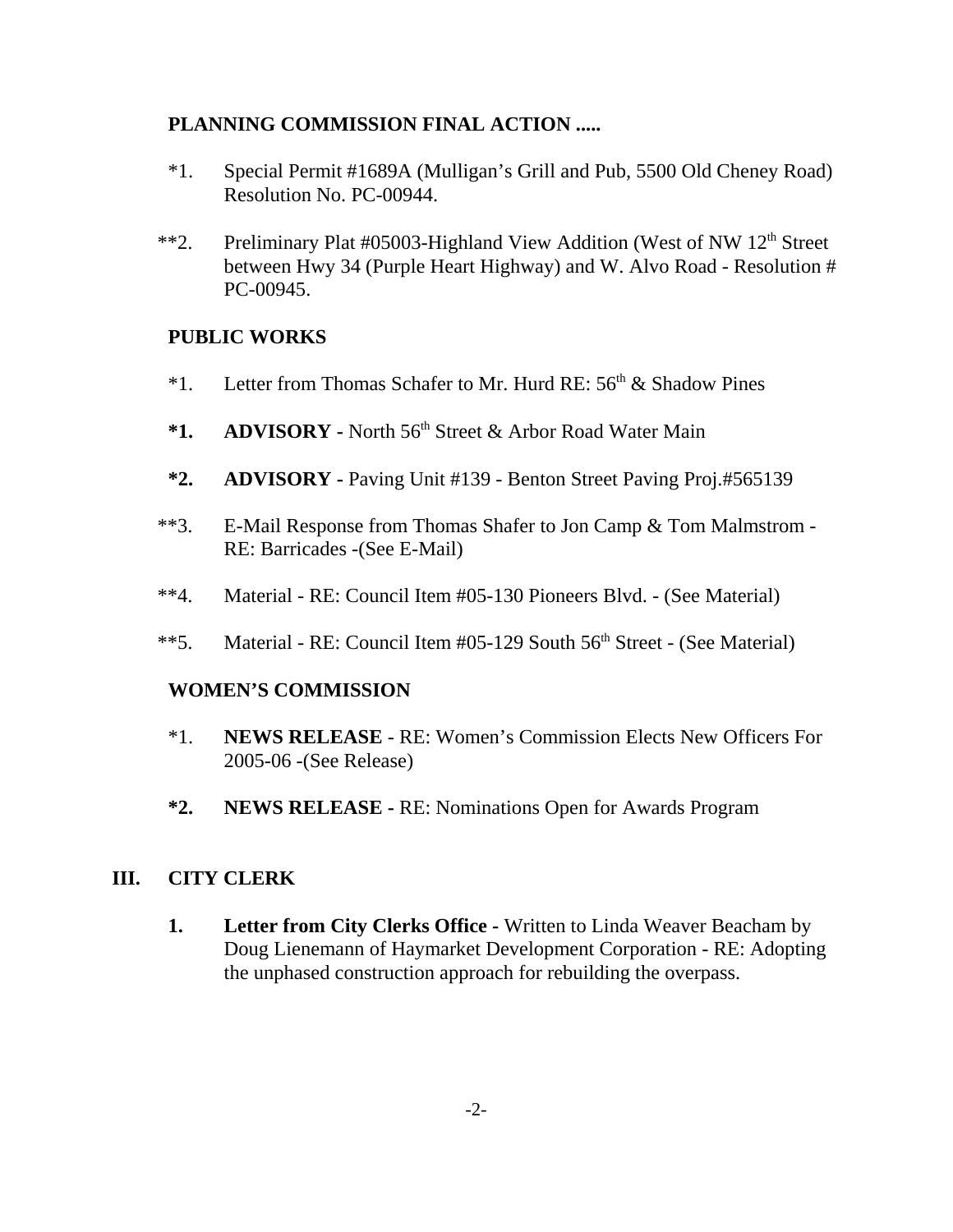### **IV. COUNCIL**

# **A. COUNCIL REQUESTS/CORRESPONDENCE**

### **JON CAMP**

- **\*\***1. E-Mail from Darrell & Bec Wubbels sent to Jon Camp RE: Outlet -(See E-Mail)
- \*\*2. E-Mail sent to Jon Camp RE: Something that may get help the homeless of Lincoln raise some income -(See E-Mail)

# **JONATHAN COOK**

- 1. Request to Public Works & Utilities Department/ Weed Control Authority RE: Overgrown weeds SW  $25^{th}$  & W Plum - (RFI#126 - 8/12/05). — 1.) **SEE RESPONSE FROM RUSS SHULTZ, WEED CONTROL AUTHORITY RECEIVED ON RFI#126 - 8/15/05.**
- 2. Request to Public Works & Utilities Department RE: The speed limit on West "A" Street - (RFI#127 - 8/30/05)

# **COUNCIL - RFI'S**

1. Council RFI#5 - Council RFI Request to Health and Public Works RE:  $4<sup>th</sup>$ Street Dust Problem concerns from Danny Walker (RFI#5 Sent 08-23-05 - Request from Chair). — **1.) SEE RESPONSE LETTER FROM BRUCE DART, HEALTH DIRECTOR TO DANNY WALKER RECEIVED ON RFI#5 - 8/30/05.** 

### **ROBIN ESCHLIMAN**

- 1. Request to Mark Bowen, Mayor's Office RE: Weekly updates to the City Council on the status of ITI - (RFI#1 - 7/07/05). — **1.) SEE RESPONSE FROM MARK BOWEN, MAYOR'S OFFICE RECEIVED ON RFI#1 - 8/04/05.**
- 2. Letter From Bruce Wright RE: Response to Councilman Cook's resolution supporting parks & trails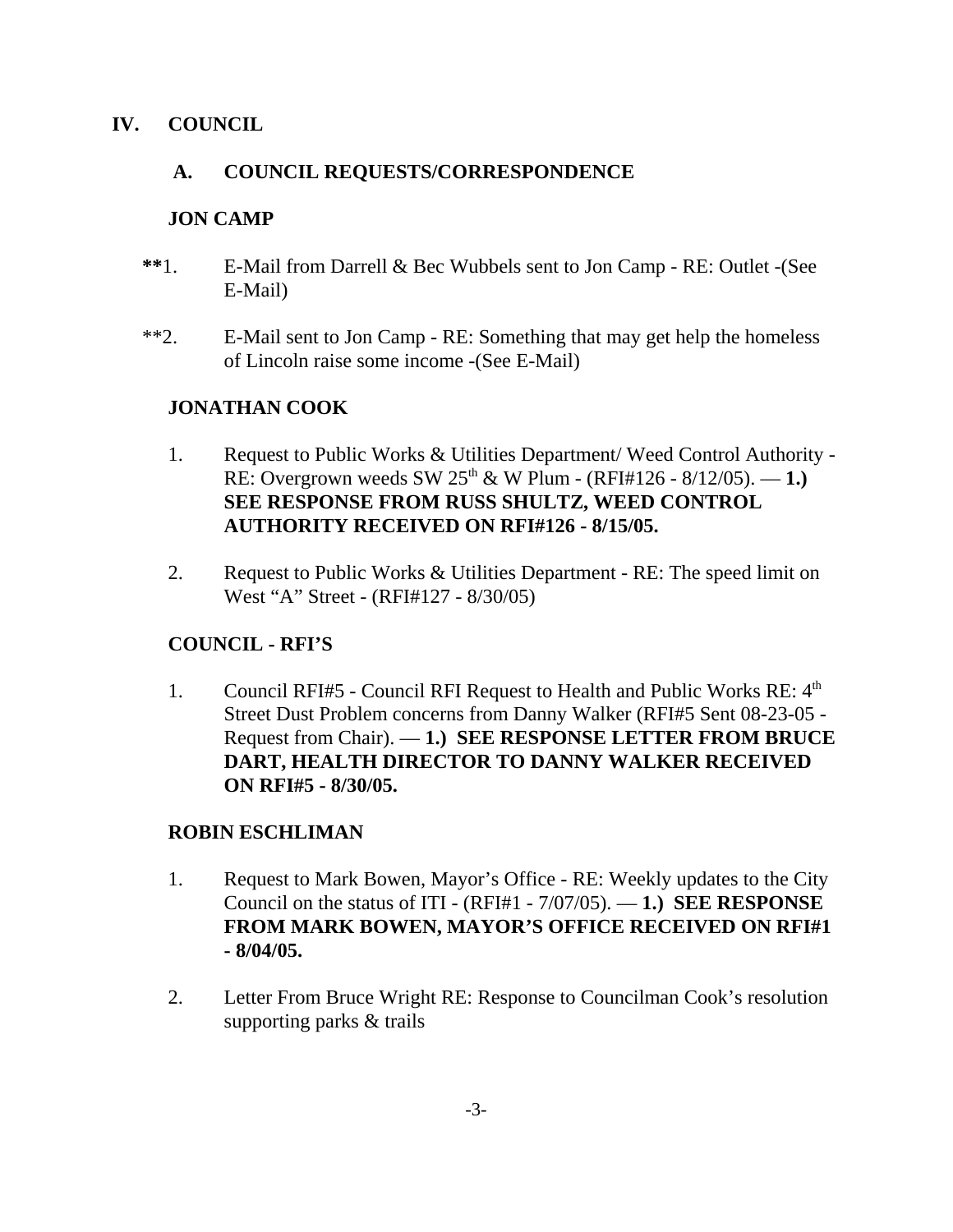### **DAN MARVIN**

1. Request to Finance Department OR Personnel Department - RE: All Tax Funds-Expenditures By Category-1998-99 Through 2005-06 Mayor Recommended Budget - (RFI#1 - 8/15/05). — **1.) SEE RESPONSE FROM DON TAUTE, PERSONNEL DIRECTOR RECEIVED ON RFI#1 - 8/30/05.**

# **ANNETTE McROY**

- 1. Request to Karl Fredrickson, Public Works & Utilities Director/ Lynn Johnson, Parks & Recreation Director - RE: A Divided City - (RFI#166 - 7/21/05). — **1.) SEE RESPONSE FROM LYNN JOHNSON, PARKS & RECREATION DIRECTOR RECEIVED ON RFI#166 - 8/26/05. — 2.) SEE RESPONSE FROM BILL NASS, PUBLIC WORKS & UTILITIES DEPARTMENT RECEIVED ON RFI#166 - 8/30/05.**
- 2. Request to Public Works & Utilities-Water RE: Concerned the water pressure provided to the Highlands neighborhood is less than adequate - (RFI#167 - 7/29/05) - **SEE RESPONSE FROM JERRY OBRIST, PW ON RFI#167 RECEIVED ON 08-23-05**
- 3. Request to Public Works & Utilities-Sidewalks RE: Construction of a sidewalk on City property along NW  $1<sup>st</sup>$  Street-south of Fire Station 14 -(RFI#168 - 7/29/05) **- SEE RESPONSE FROM HARRY KROOS, PW ON RFI#168 RECEIVED ON 08-23-05**
- 4. Request to Law Department RE: What is the reasoning behind the prohibition of not allowing pawn shops to operate on Sunday? - (RFI#169 - 8/12/05). — **1.) SEE RESPONSE FROM DANA ROPER, CITY ATTORNEY RECEIVED ON RFI#169 - 8/26/05.**

### **PATTE NEWMAN**

1. Request to Karl Fredrickson, Public Works & Utilities Director/Police Chief Tom Casady - RE: Please provide the crash data for the intersection of 44th & Cleveland - (RFI#36 - 7/25/05) — **1.) SEE RESPONSE FROM POLICE CHIEF TOM CASADY RECEIVED ON RFI#36 - 7/25/05. SEE RESPONSE FROM SCOTT OPFER, PUBLIC WORKS ON RFI#36** - **RECEIVED 7/28/05**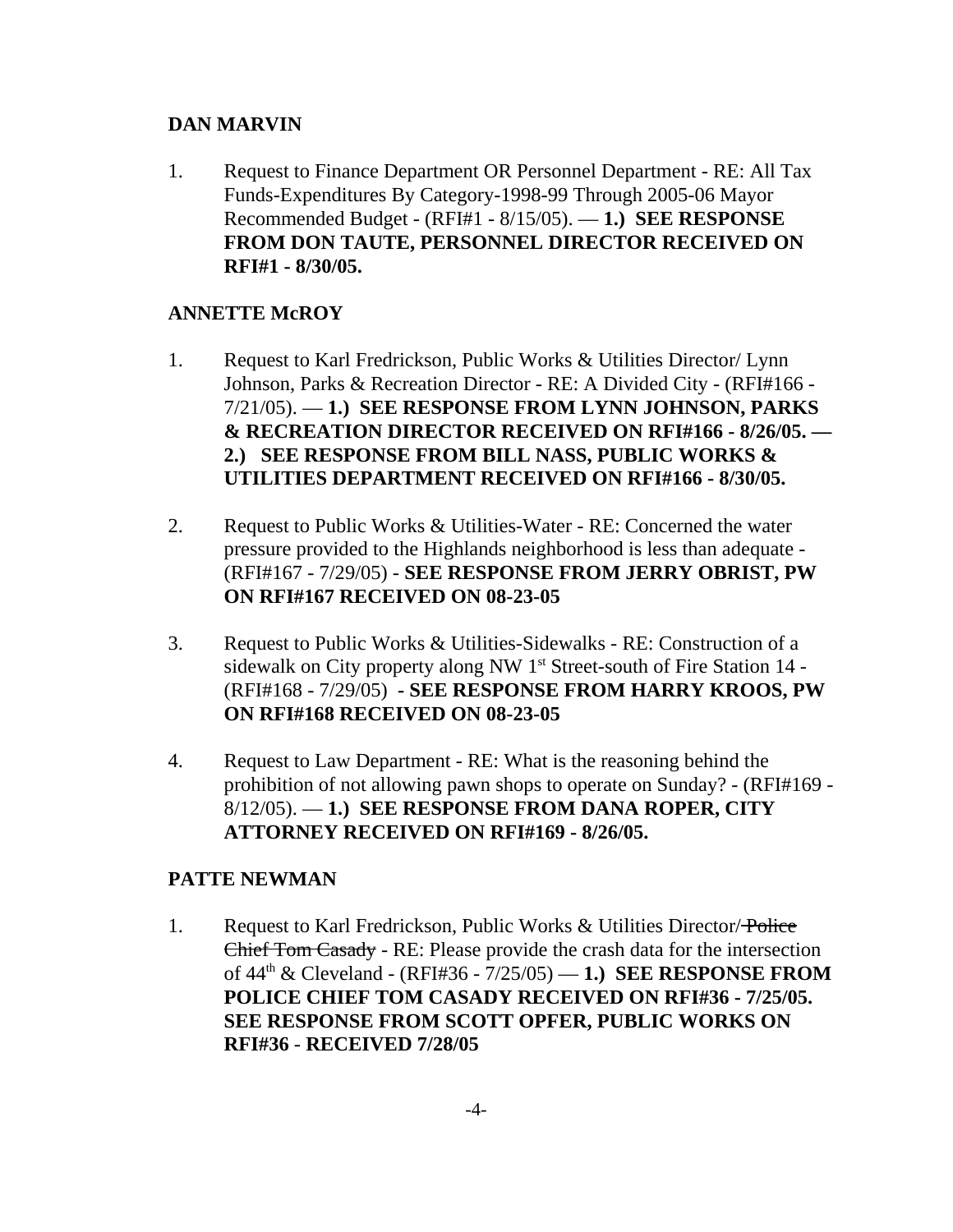- \*\*2. E-Mail from Dale & Marylyn Rowe sent to Patte Newman- RE: 2 Wal-Mart's in Lincoln is enough!! -(See E-Mail)
- \*\*3. E-Mail from Dianne Epp sent to Patte Newman RE: Wal-Mart -(See E-Mail)
- \*\*4. E-Mail from Kathy Stemper sent to Patte Newman RE: Wal-Mart -(See E-Mail)
- \*\*5. E-Mail from Vicki Melton sent to Patte Newman RE: Please vote NO Wal-Mart - (See E-Mail)

# **V. MISCELLANEOUS**

- \*1. Letter from Christine Osborn RE: This letter, too, is a simple form of democracy -(See Letter)
- \*2. Letter from Emmy Thomas RE: Limousine Service market in Lincoln. (See Letter)
- \*3. Two Letters (06-03-05 and 08-22-05) from Vicki Hopkins RE: Opposition to proposed townhouse development in Pine Lake Heights South  $7<sup>th</sup>$ Addition (north of Grainger/south of Diablo Drive/west of  $40<sup>th</sup>$  Street) (See Letters) - Material also received in Council File Folder Materials in 08-25- 05 Packet).
- \*2. Letter from Harvey Perlman to Donald W. Linscott RE: Biotechnology Industry Suggestions (See Letter)
- \*3. Letter from Beatty Brasch, Director of Center for People in Need, RE: Thanks for the Support of "Ride for Five" StarTran program. (See Letter)
- \*4. Letter from Big Red Companies RE: Opposing Harris Overpass closure during bridge construction. (See Letter)
- \*5. Letter from Mel Bargas RE: Bill No. 05-129 allowing construction of a west leg to the South  $56<sup>th</sup>$  & Shadow Pines Drive Intersection which will connect South 56<sup>th</sup> Street to Stephanie Lane. (See Letter)